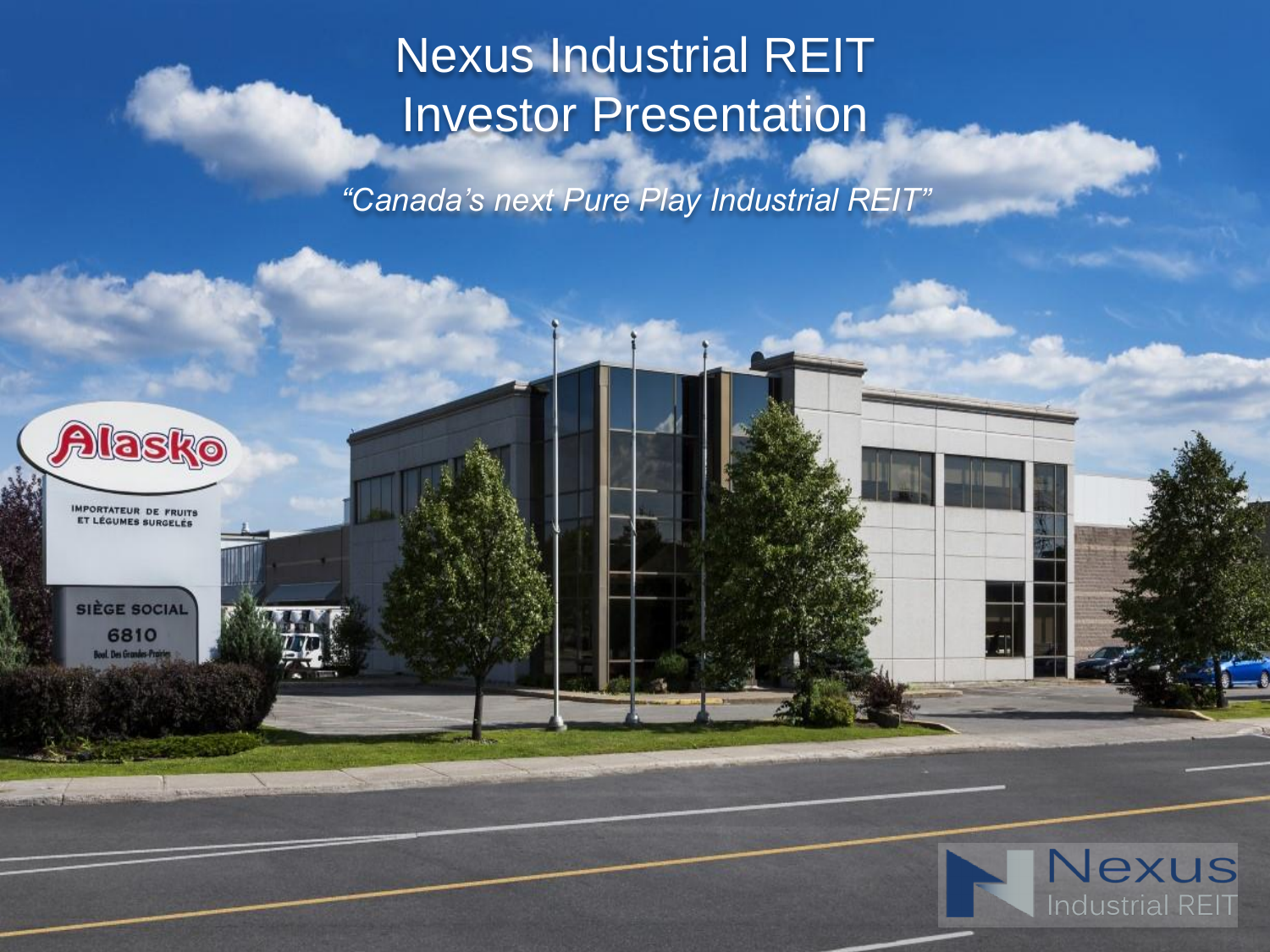#### **ABOUT THIS PRESENTATION**

No reliance may be placed for any purpose whatsoever on the information contained in this presentation or the completeness or accuracy of such information. No representation or warranty, express or implied, is given by or on behalf of Nexus Industrial REIT (the "REIT"), or its unitholders, trustees, officers or employees or any other person as to the accuracy or completeness of the information or opinions contained in this presentation, and no liability is accepted for any such information or opinions.

#### **FORWARD-LOOKING INFORMATION**

This presentation contains forward-looking statements which reflect the REIT's current expectations and projections about future results. Often, but not always, forwardlooking statements can be identified by the use of words such as "plans", "expects" or "does not expect", "is expected", "estimates", "intends", "anticipates" or "does not anticipate", or "believes", or variations of such words and phrases or state that certain actions, events or results "may", "could", "would", "might" or "will" be taken, occur or be achieved. Forward-looking statements involve known and unknown risks, uncertainties and other factors which may cause the actual results, performance or achievements of the REIT to be materially different from any future results, performance or achievements expressed or implied by the forward-looking statements. Actual results and developments are likely to differ, and may differ materially, from those expressed or implied by the forward-looking statements contained in this presentation. Such forward-looking statements are based on a number of assumptions that may prove to be incorrect, including, but not limited to: the ability of the REIT to obtain necessary financing or to be able to implement its business strategies; satisfy the requirements of the TSX with respect to the plan of arrangement; obtain unitholder approval with respect to the plan of arrangement; the level of activity in the retail, office and industrial commercial real estate markets in Canada, the real estate industry generally (including property ownership and tenant risks, liquidity of real estate investments, competition, government regulation, environmental matters, and fixed costs, recent market volatility and increased expenses) and the economy generally. While the REIT anticipates that subsequent events and developments may cause its views to change, the REIT specifically disclaims any obligation to update these forward-looking statements. These forward-looking statements should not be relied upon as representing the REIT's views as of any date subsequent to the date of this presentation. Although the REIT has attempted to identify important factors that could cause actual actions, events or results to differ materially from those described in forward-looking statements, there may be other factors that cause actions, events or results not to be as anticipated, estimated or intended. There can be no assurance that forward-looking statements will prove to be accurate, as actual results and future events could differ materially from those anticipated in such statements. Accordingly, readers should not place undue reliance on forwardlooking statements. The factors identified above are not intended to represent a complete list of the factors that could affect the REIT.

This presentation includes industry data and forecasts obtained from independent industry publications, market research and analyst reports, surveys and other publicly available sources and in certain cases, information is based on the REIT's own analysis and information or its analysis of third-party information. Although the REIT believes these sources to be generally reliable, market and industry data is subject to interpretation and cannot be verified with complete certainty due to limits on the availability and reliability of raw data, the voluntary nature of the data gathering process and other limitations and uncertainties inherent in any statistical survey. Accordingly, the accuracy and completeness of this data is not guaranteed. The REIT has not independently verified any of the data from third party sources referred to in this presentation nor ascertained the underlying assumptions relied upon by such sources.

#### **NON – IFRS MEASURES**

Included in this presentation are non-IFRS financial measures that should not be construed as an alternative to net income / loss, cash from operating activities or other measures of financial performance calculated in accordance with IFRS and may not be comparable to similar measures as reported by other issuers. Certain additional disclosures for these non-IFRS measures have been incorporated by reference and can be found on page 3 in the REIT's Management's Discussion and Analysis for the year ended December 31, 2021, available on SEDAR at www.sedar.com and on the REIT's website under Investor Relations.

All figures in C\$ unless otherwise noted.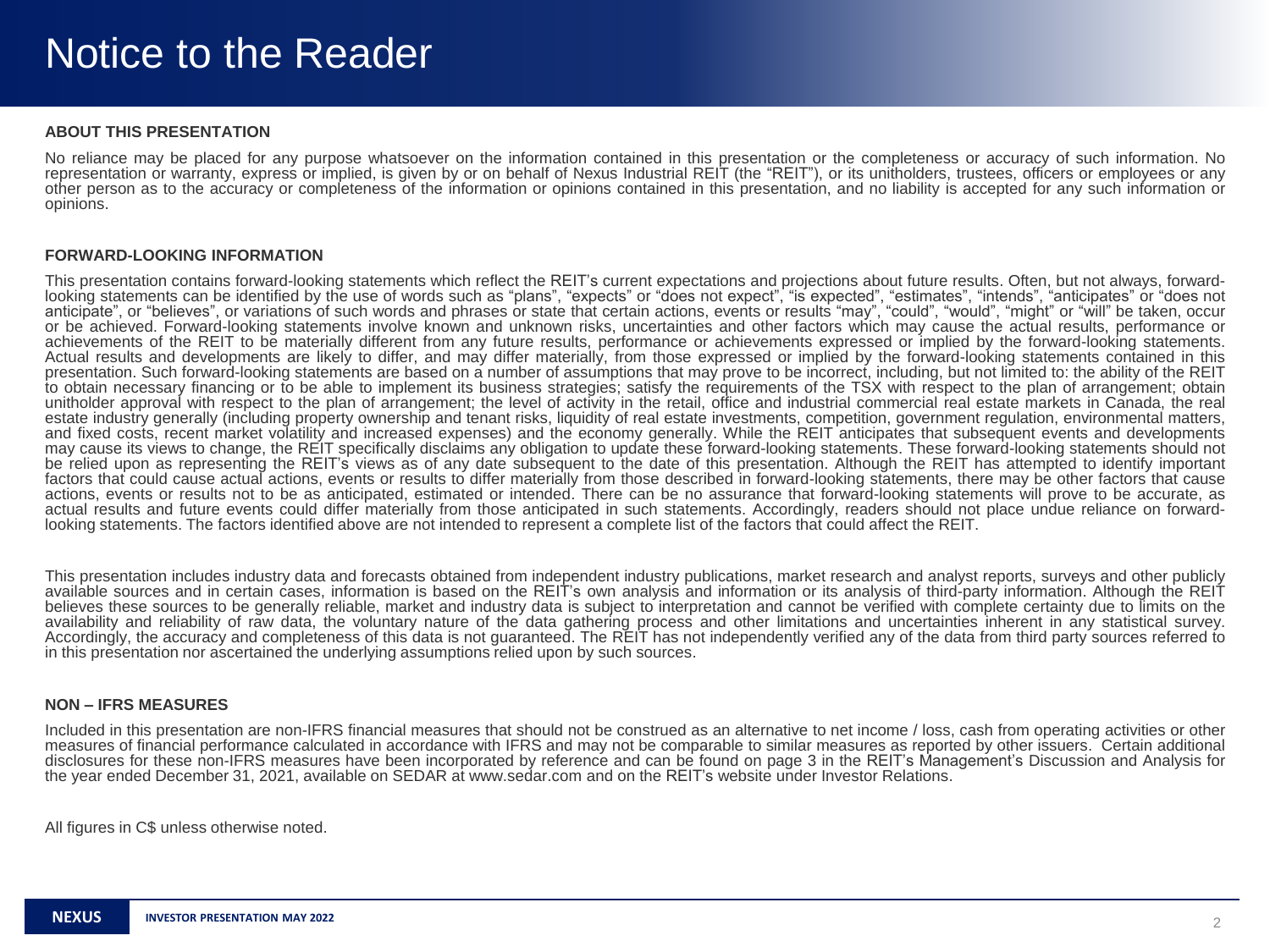## Nexus Industrial REIT Poised For Value Creation

### *Nexus Industrial REIT ("Nexus" or the "REIT") is focused on unitholder value creation through the acquisition and ownership of industrial properties across Canada*

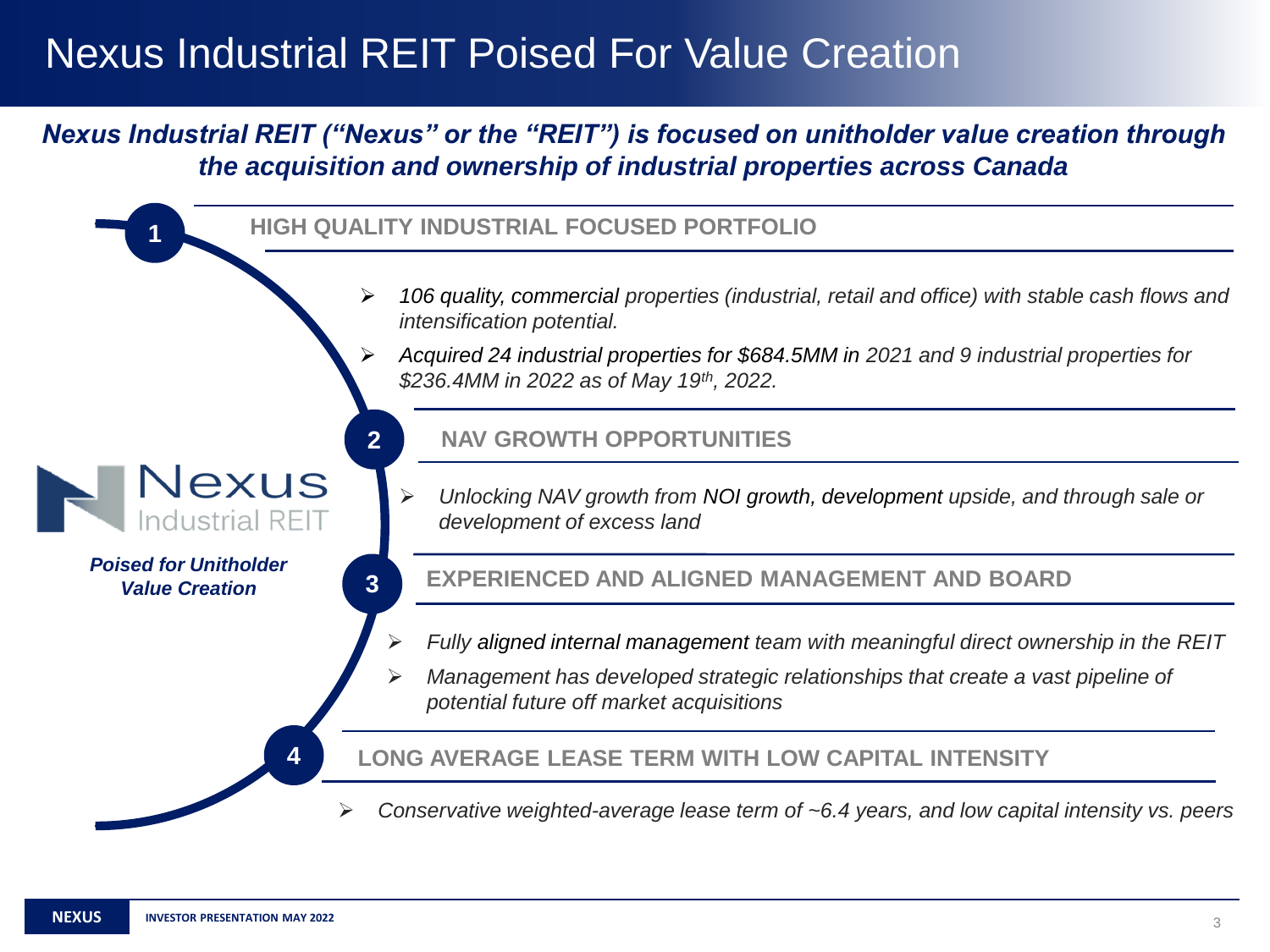## A Diversified Portfolio With An Industrial Focus

### **Industrial Portfolio Retail Portfolio Office Portfolio**

#### **84% of NOI**

#### *Stable Cash Flow, Long-Term Leases, and Embedded Rent Escalations*

- *Provides stability to Nexus as cash flows are stable, long-term, and contain embedded yearly rent escalations*
- *Properties are crucial and integral to the day-to-day operations of several tenants reducing re-leasing risk*
- *Majority of Nexus' industrial portfolio is located in high-demand industrial nodes across Canada*

#### **11% of NOI** *Many Investment Grade, High-Quality National Tenants Offering Necessity-Based Products*

- *Grocery-anchored retail assets located in the Greater Quebec City and Montreal areas*
- *Sandalwood Management provides property management services to a significant portion of the retail portfolio*
- *High-quality tenants such as Shopper's, Dollarama, Metro, National Bank, Super C, Canadian Tire, and SAQ (Quebec's provincial liquor retailor)*

#### **5% of NOI**

#### *Majority of Urban Office Assets Located in the Downtown Montreal Core*

- *Tenants include, Sunlife, Xerox, The Notaries of Quebec, Public Works Government and Service Canada*
- *Concentration of Old Montreal character properties*





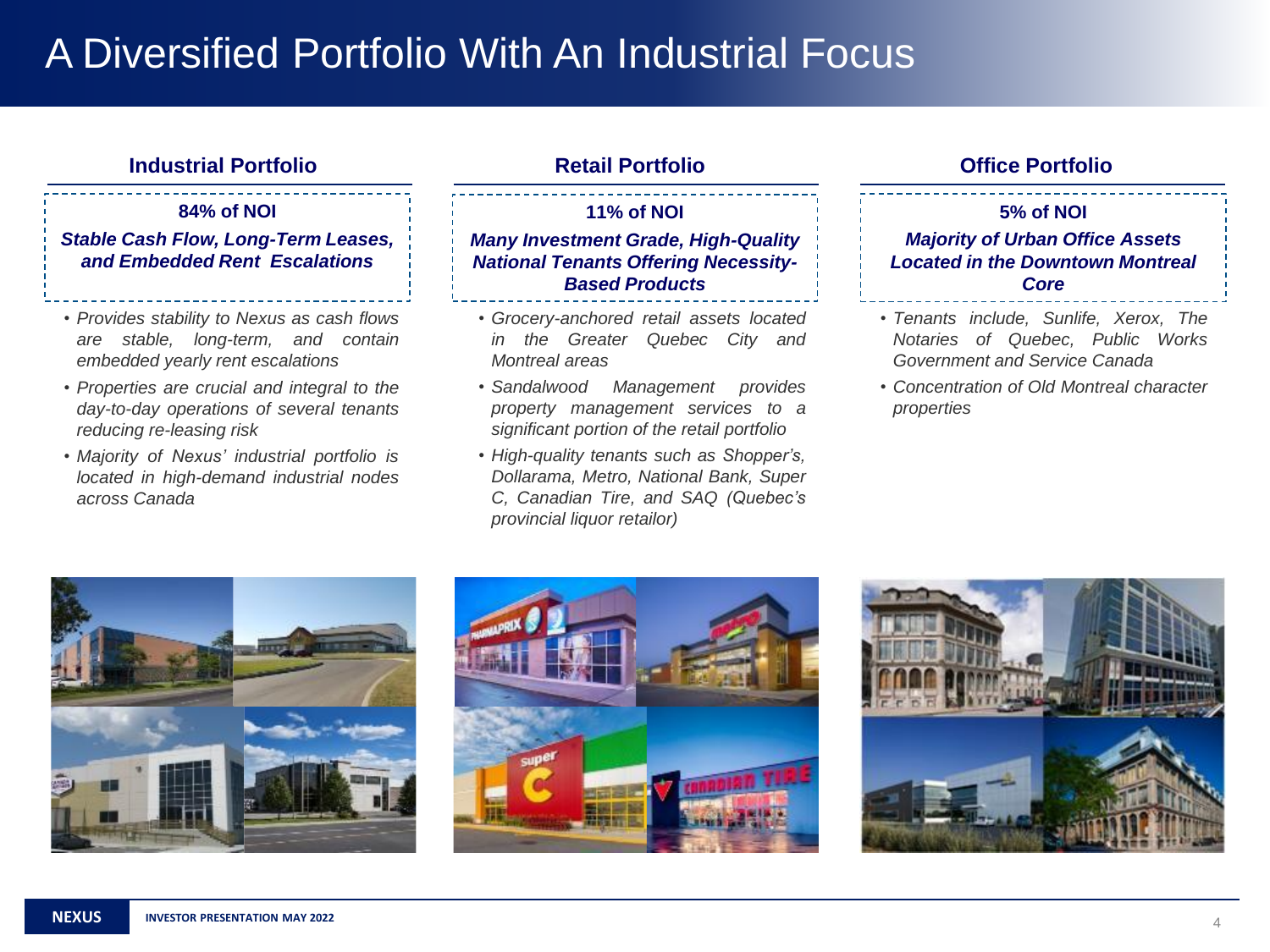### Nationwide Asset Base

**106 properties located across Canada**

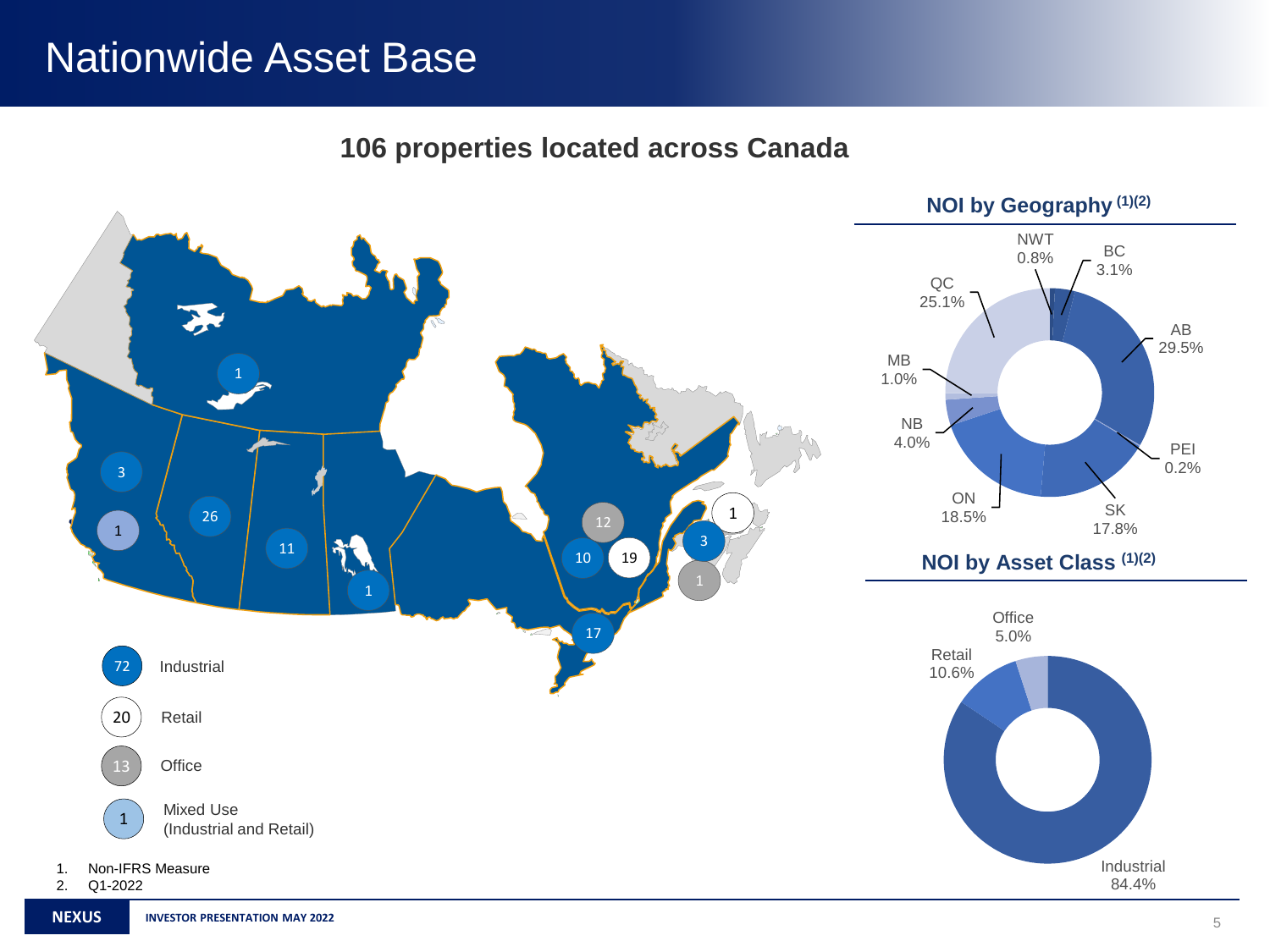## Demonstrated Track Record of Success

#### *Management has demonstrated its ability to successfully make and integrate accretive acquisitions resulting in an attractive normalized AFFO payout ratio*



- The 2021 Normalized AFFO Payout Ratio was impacted by a \$34.9MM equity raise in March 2021, a \$112.1MM equity raise in August 2021 and a \$141MM equity raise in November 2021. It was also impacted a \$103.5MM acquisition completed on April 1st with approximately 65% of the purchase price being settled in units. The cash from these activities was not fully deployed onto planned accretive acquisitions.
- The Q1 2022 Normalized AFFO Payout Ratio was impacted by the 2021 activities listed above. Proforma the deployment of cash, the REIT anticipates its AFFO Payout Ratio will return to the mid to low 80% range.
- 1. Non-IFRS Measure
- 2. Q1 2022

#### **Delivering Year Over Year Accretive Growth**

- YTD 2022, the REIT has acquired 9 industrial properties for \$236.4MM, and the REIT has ample liquidity to fund additional industrial acquisitions.
- In 2021, the REIT acquired 24 industrial properties for \$684.5MM, with vendors receiving \$118.5MM in Class B LP Units.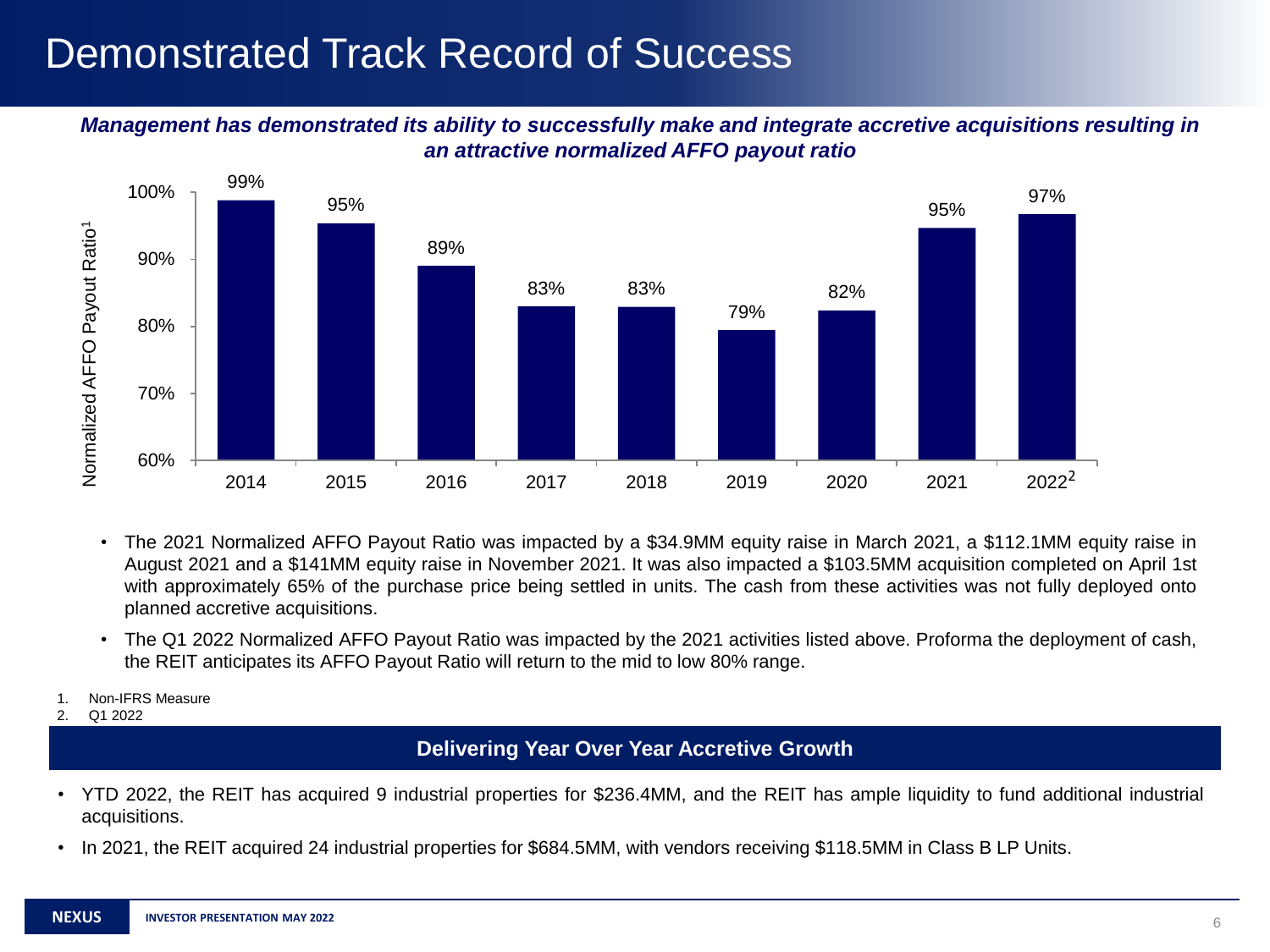# 2021 Acquisitions

| <b>Date</b><br><b>Closed</b> | <b>Province</b>                                                                                                               | <b>GLA</b><br>(at share) | <b>Purchase</b><br><b>Price</b> | <b>Capitalization</b><br>Rate | <b>Highlights</b>                                                                                                                                                                                                                                                                                                                                                                                                                                                   |
|------------------------------|-------------------------------------------------------------------------------------------------------------------------------|--------------------------|---------------------------------|-------------------------------|---------------------------------------------------------------------------------------------------------------------------------------------------------------------------------------------------------------------------------------------------------------------------------------------------------------------------------------------------------------------------------------------------------------------------------------------------------------------|
| Q1&Q2 2021                   | 8 Ontario Properties<br>3 Alberta Properties                                                                                  | 1,700,000 sf             | \$162.3MM                       |                               | The REIT completed the acquisition of 11 industrial properties in<br>Ontario and Alberta, highlighted by a portfolio of 6 industrial<br>properties in London, Ontario for a purchase price of \$103.5MM.<br>The vendor received \$67MM of the purchase price in Class B LP<br>Units.                                                                                                                                                                                |
| Q3 2021                      | 4 Alberta Properties<br>1 Manitoba Property                                                                                   | 710,000 sf               | \$95.5MM                        |                               | The REIT acquired 5 properties in Alberta and Manitoba,<br>highlighted by a portfolio of 2 single-tenant industrial buildings in<br>Calgary, AB and Winnipeg, MB for a purchase price of \$44MM.<br>The vendor received \$15.4MM of the purchase price in Class B<br>LP Units.                                                                                                                                                                                      |
| Q4 2021                      | 3 Ontario Properties<br>2 New Brunswick Properties<br>1 Quebec Property<br><b>Saskatchewan Property</b><br>1 Alberta Property | 2,400,000 sf             | \$426.7MM                       |                               | The REIT acquired 8 industrial properties across Canada. On<br>October 1, 2021, the REIT closed on a portfolio of 3 single-<br>tenant distribution centers with long-term leases to Loblaws and<br>Shoppers Drug Mart for a total purchase price of \$230MM.<br>On December 9, 2021, the REIT closed on a single tenant<br>distribution center in Montreal, QC leased long-term to Sobeys.<br>The purchase price for a 50% interest in this property was<br>\$98MM. |
| 2021 Total                   | <b>24 Properties</b>                                                                                                          | 4,810,000 sf             | \$684.5MM                       | 5.58%                         | The REIT has substantially grown assets through unit deals<br>and equity raises. In 2021 vendors received \$118.5MM in<br>units, helping grow the REIT's market cap and preserving<br>cash for future deals.                                                                                                                                                                                                                                                        |



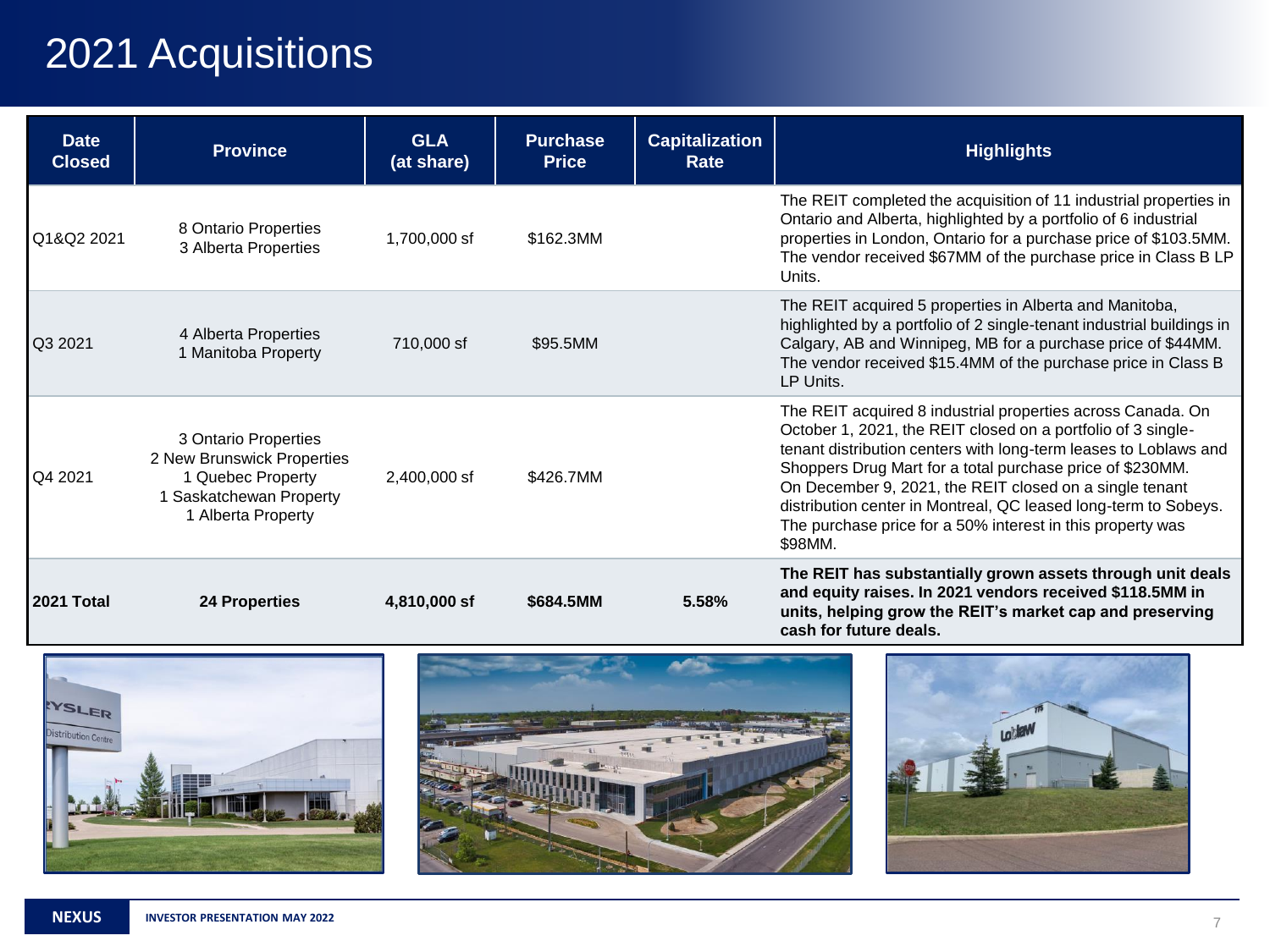# 2022 YTD Acquisitions

| <b>Date Closed</b>        | <b>City</b>                     | <b>GLA</b><br>(at share) | <b>Purchase</b><br><b>Price</b> | Cap<br>Rate | <b>Highlights</b>                                                                                                                                                                                                                              |
|---------------------------|---------------------------------|--------------------------|---------------------------------|-------------|------------------------------------------------------------------------------------------------------------------------------------------------------------------------------------------------------------------------------------------------|
| January 12, 2022          | Regina, SK                      | 180,000 sf               | \$28MM                          |             | Acquired a large bay multi-tenant industrial building in Regina, SK with<br>long-term leases to strong credit tenants. The property includes 21 acres<br>of excess land where the REIT is planning on developing a new<br>distribution center. |
| February 2, 2022          | Mascouche, QC                   | 101,000 sf               | \$28.9MM                        |             | The REIT acquired a brand new single-tenant industrial distribution center<br>leased to St Hubert, with a long-term lease commencing on the acquisition<br>date.                                                                               |
| February 8, 2022          | Edmonton, AB                    | 210,000 sf               | \$38,2MM                        |             | Acquired a single-tenant distribution center in Edmonton, AB. The location<br>was built in 2016 and is leased to Acropolis Warehousing.                                                                                                        |
| February 22, 2022         | 2 Properties in<br>Edmonton, AB | 556,000 sf               | \$91MM                          |             | Acquired two single-tenant industrial buildings in Edmonton, AB. Both<br>have long-term leases in place to a strong covenant logistics tenant.                                                                                                 |
| March 1, 2022             | Edmonton, AB                    | 72,000 sf                | \$14.6MM                        |             | Acquired a multi-tenant industrial property in Edmonton, AB. The location<br>was built in 2007 and the major tenant is Lee Valley Tools.                                                                                                       |
| March 1, 2022             | 3 Properties in<br>London, ON   | 342,000 sf               | \$35.7MM                        |             | Acquired three industrial buildings in London, ON. \$22.3MM of the<br>purchase price was satisfied by the issuance of Class B LP Units.                                                                                                        |
| <b>Total Closed Deals</b> | 9 Properties                    | 1,461,000 sf             | \$236.4MM                       | 5.2%        | The REIT has closed on the acquisitions of 9 industrial properties as<br>of May 19, 2022.                                                                                                                                                      |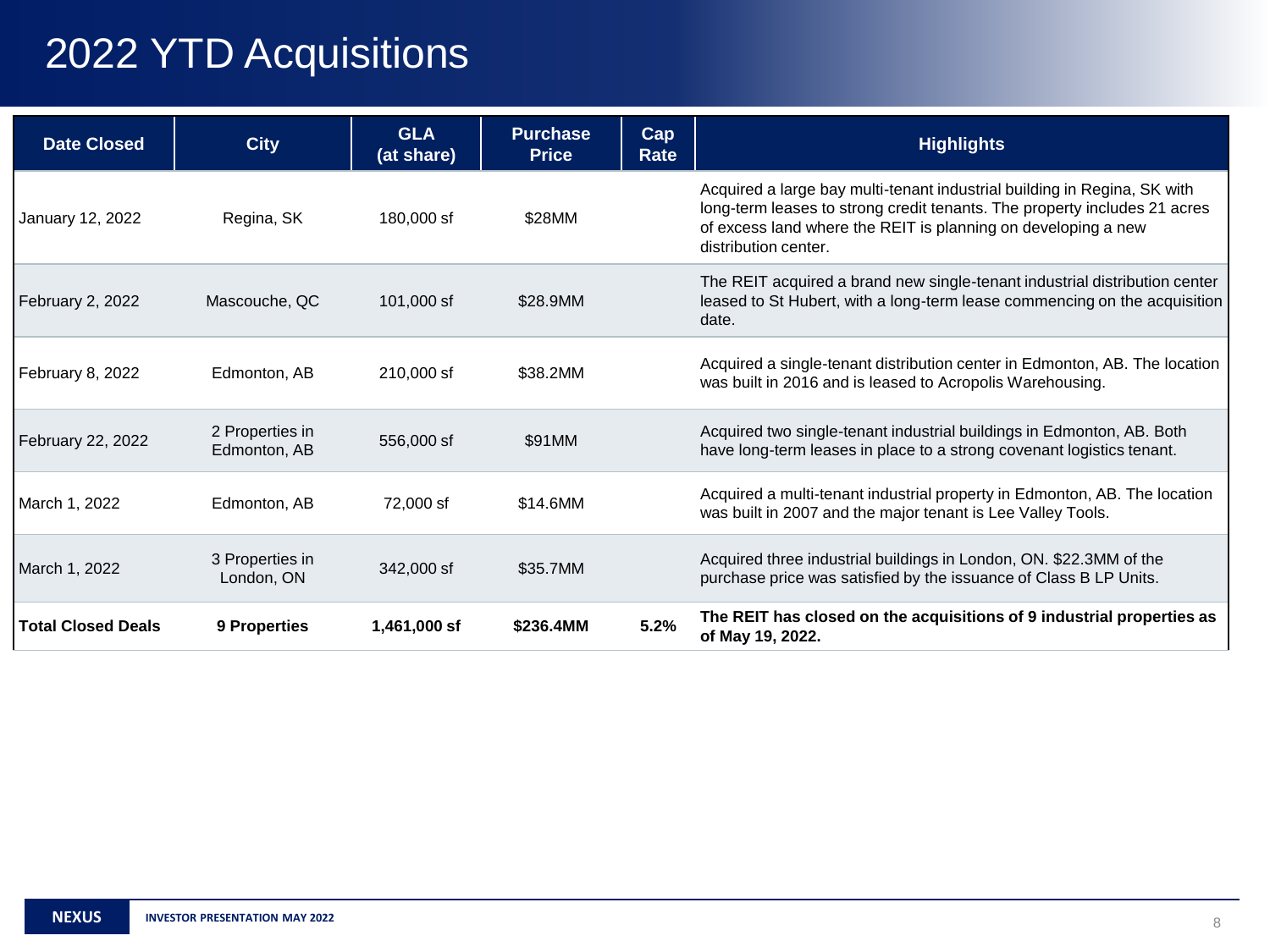# Value Creation - Richmond, BC

- Mixed-use asset (consisting of 2 buildings) in Richmond, BC purchased for \$57.4MM in April 2018.
- Appraised at ~\$80MM (March 2018), and \$120MM to \$136MM (Q3 2021) highlighting the significant inherent value of the property; offering significant NAV growth.
- Repurposing of the front building to a multi-tenant sports facility announced March 12, 2020, with two new leases signed at \$33 and \$34.25 psf net rent. This is expected to be completed in July 2022 providing \$165,000/month of NOI.
- Additional value creation with ~74,000 sq ft of additional GLA is currently being planned. Expected value creation of ~\$16- \$20MM.

### **Key Transaction Highlights**

*Off-market transaction, sourced through Nexus' long-standing relationship with the vendor*

| $\blacksquare$ | Attractive risk-return development profile, with |  |  |  |  |  |  |  |
|----------------|--------------------------------------------------|--|--|--|--|--|--|--|
|                | high inherent value in the property              |  |  |  |  |  |  |  |

#### **Overview Coverview Coverview Coverview Coverview Redevelopment Value Creation Underway**



| <b>Purchase Price</b>       | \$57.4MM |
|-----------------------------|----------|
| <b>Acquisition Cap Rate</b> | 6.50%    |
| <b>In-Place NOI</b>         | \$3.1MM  |
| Development Investment      | \$6.1MM  |
| <b>Post-Development NOI</b> | \$5.1MM  |
| Stabilized Cap Rate         | 4.00%    |
|                             |          |

#### **Stabilized Property Value \$128MM**

#### **Unitholder Value Created**

 $1$ Pursuant to a development management agreement which the REIT has entered into, value creation will be split with the vendor of the property, which has sourced the new tenants and is managing the development on behalf of the REIT.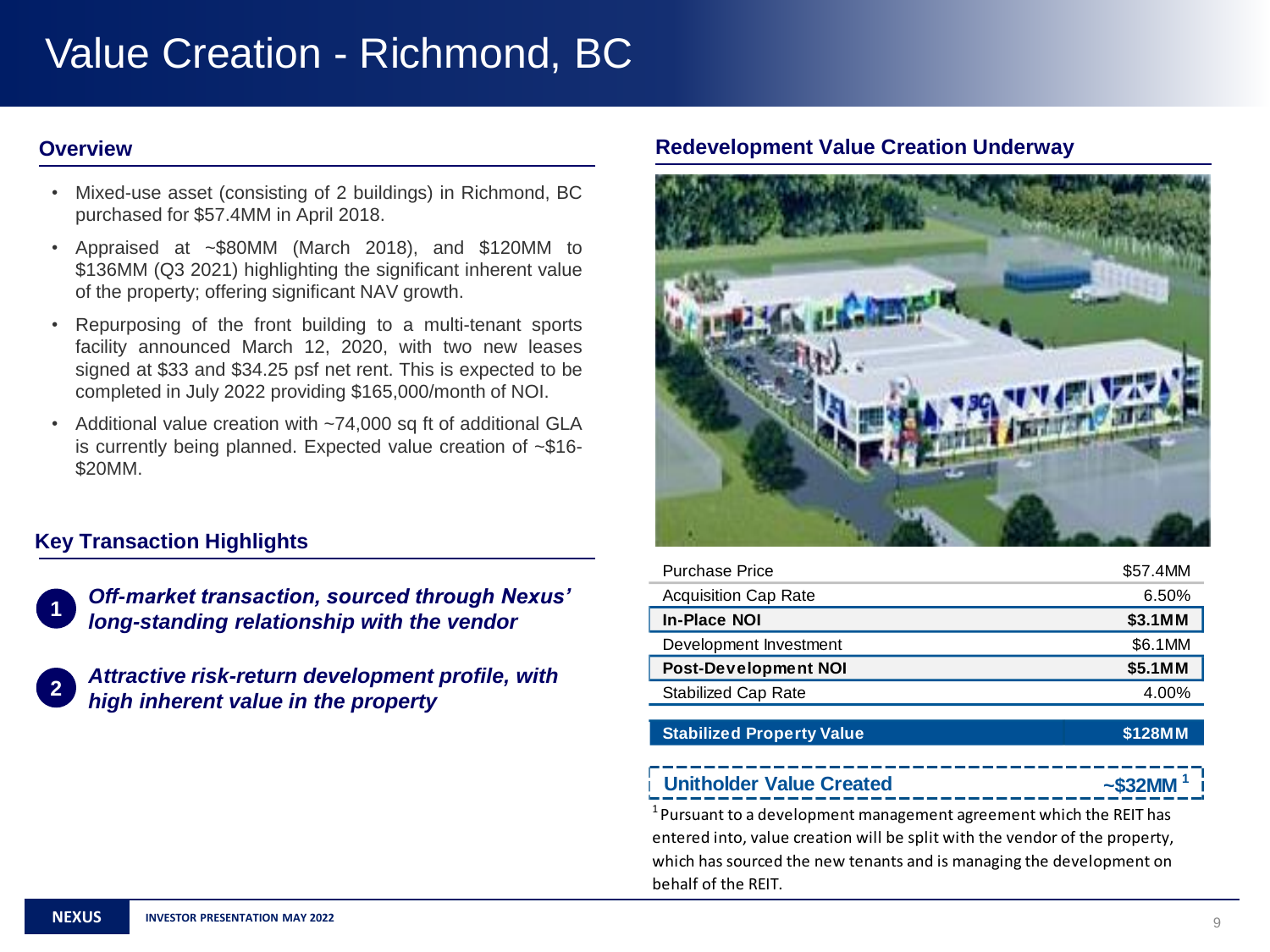## Lease Expiries and Occupancy

### **Lease Expiry Schedule (Square Feet, '000s) at March 31, 2022**



### *Weighted Average Lease Term of ~6.4 Years*

#### **Occupancy by Asset Class at March 31, 2022**

|              | <b>GLA</b><br>(at share) | <b>Occupancy</b> |
|--------------|--------------------------|------------------|
| Industrial   | 8,589,931                | 98.3%            |
| Retail       | 1,413,425                | 92.1%            |
| Office       | 526,614                  | 84.2%            |
| <b>Total</b> | 10,529,970               | 96.7%            |

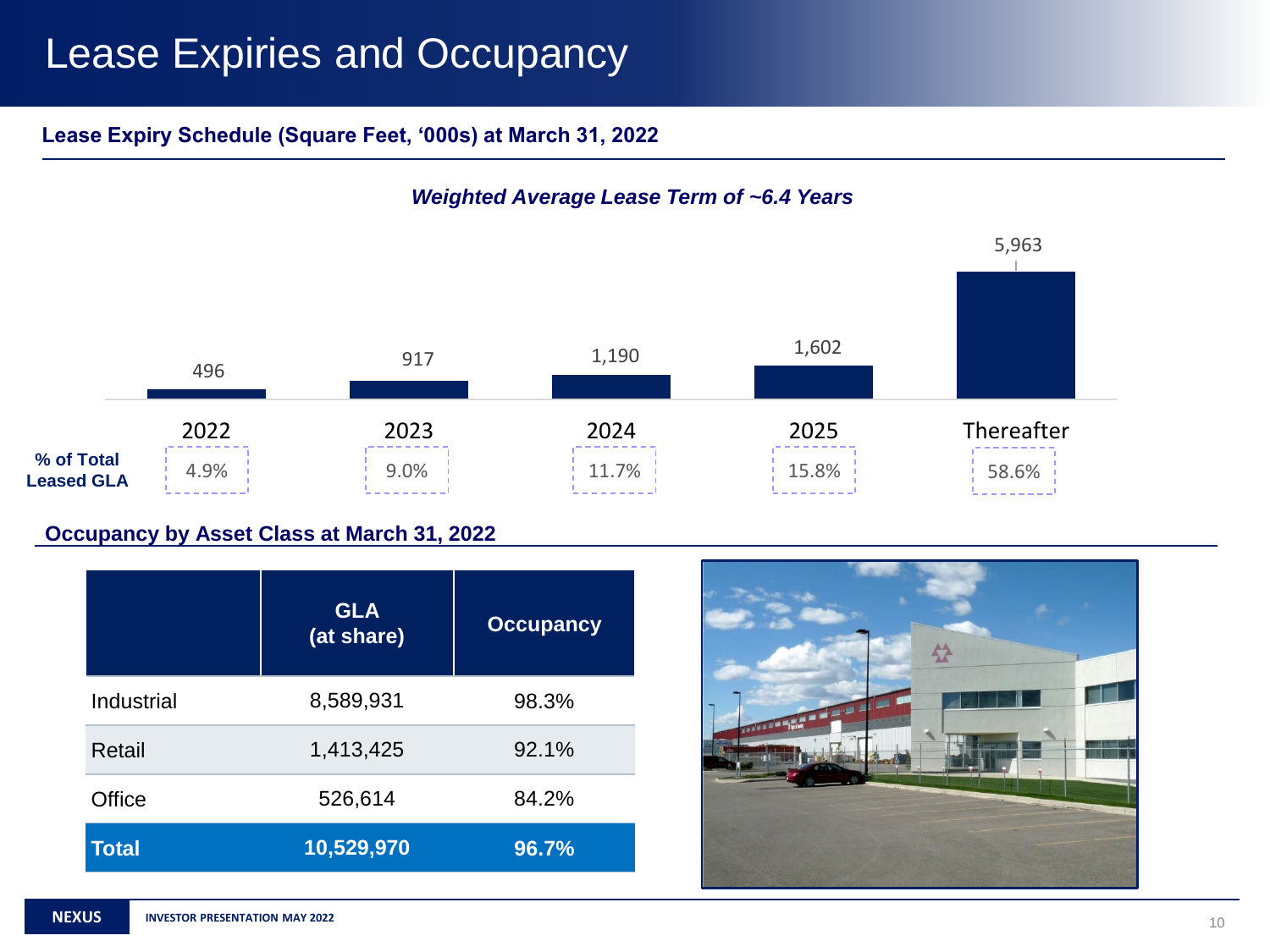# Liquidity & Debt Maturities

### **Debt Repayment Schedule (\$MM) as at March 31, 2022**



### **Liquidity**

- As at March 31, 2022 the REIT had \$6.6MM of cash, \$31.5MM available under credit facilities, and ~\$150MM of properties which were unencumbered.
- Sufficient liquidity to complete the acquisitions of properties under contract and additional industrial acquisitions in 2022.
- No significant near-term mortgage maturities and expectation is that maturing mortgages will be refinanced on reasonable terms.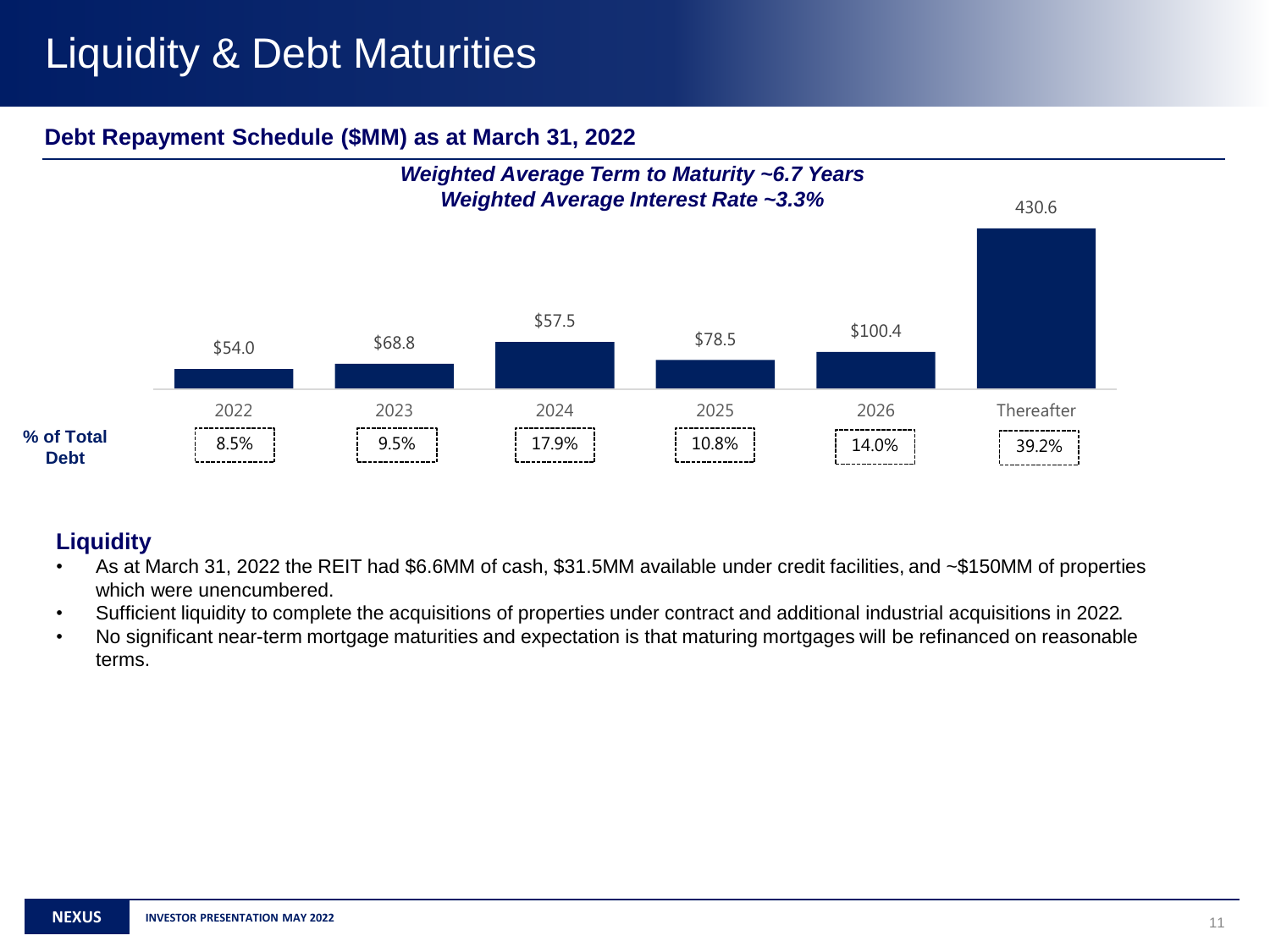# Benefiting from a Strategic Investor and Partner





*Strategic partnership to provide pipeline for accretive growth*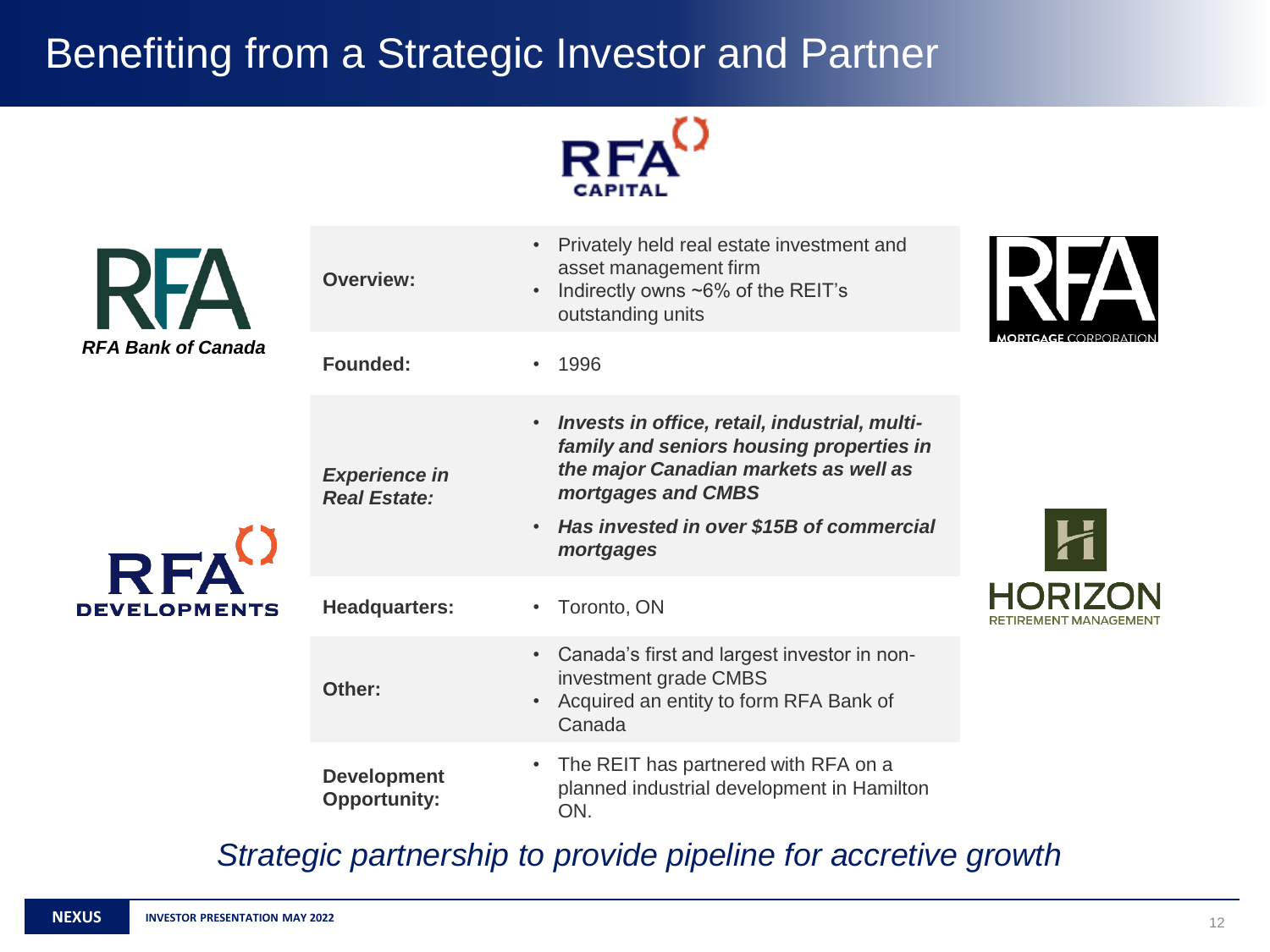# Leadership Team

### **Management Team Board of Trustees**

| <b>Name</b>                      | <b>Title</b> | <b>Experience</b>                                                                                                                                                                               |  |  |  |  |  |  |  |  |
|----------------------------------|--------------|-------------------------------------------------------------------------------------------------------------------------------------------------------------------------------------------------|--|--|--|--|--|--|--|--|
| <b>Kelly</b><br><b>Hanczyk</b>   | CEO          | Former CEO and Trustee of TransGlobe<br><b>Apartment REIT</b><br>Extensive experience in all disciplines of<br>$\bullet$<br>industrial, commercial and residential<br>real estate               |  |  |  |  |  |  |  |  |
| <b>Robert</b><br><b>Chiasson</b> | CFO          | Former Corporate Controller of InStorage<br><b>RFIT</b><br>Former Director of Accounting and<br>Finance of Samuel Manu-Tech<br>Obtained the CPA, CA designation while<br>٠<br>articling at KPMG |  |  |  |  |  |  |  |  |

| <b>Name</b>                         | <b>Experience</b>                                                                                                                                                                                                                                     |  |  |  |  |  |  |  |
|-------------------------------------|-------------------------------------------------------------------------------------------------------------------------------------------------------------------------------------------------------------------------------------------------------|--|--|--|--|--|--|--|
| Ben<br><b>Rodney</b>                | Chairman of the Board<br>Principal and Managing Partner of RFA Capital<br>Chair of Artis REIT Board of Trustees                                                                                                                                       |  |  |  |  |  |  |  |
| <b>Floriana</b><br><b>Cipollone</b> | Vice President and Chief Financial Officer of MCAN<br>٠<br>Mortgage Corp<br>Director at Minto Group Inc<br>Former Chief Financial Officer of Plaza Retail REIT<br>$\bullet$<br>and Charter REIT                                                       |  |  |  |  |  |  |  |
| <b>Brad</b><br><b>Cutsey</b>        | <b>President of InterRent RFIT</b><br>Former Managing Director, Real Estate Investment<br><b>Banking at Dundee Capital Markets</b>                                                                                                                    |  |  |  |  |  |  |  |
| Justine<br><b>Delisle</b>           | <b>Partner with Richter</b><br>Formerly held senior positions within the Family<br>Account Management and audit services at Richter                                                                                                                   |  |  |  |  |  |  |  |
| Louie<br><b>DiNunzio</b>            | Senior Vice President, Investments at Cadillac<br>Fairview<br><b>Former Director of WPT REIT</b><br>Formerly held senior positions within the investment<br>$\bullet$<br>banking industry at both BMO Nesbitt Burns Inc. and<br>Merrill Lynch Canada. |  |  |  |  |  |  |  |
| <b>Kelly</b><br><b>Hanczyk</b>      | See Bio under Management Team                                                                                                                                                                                                                         |  |  |  |  |  |  |  |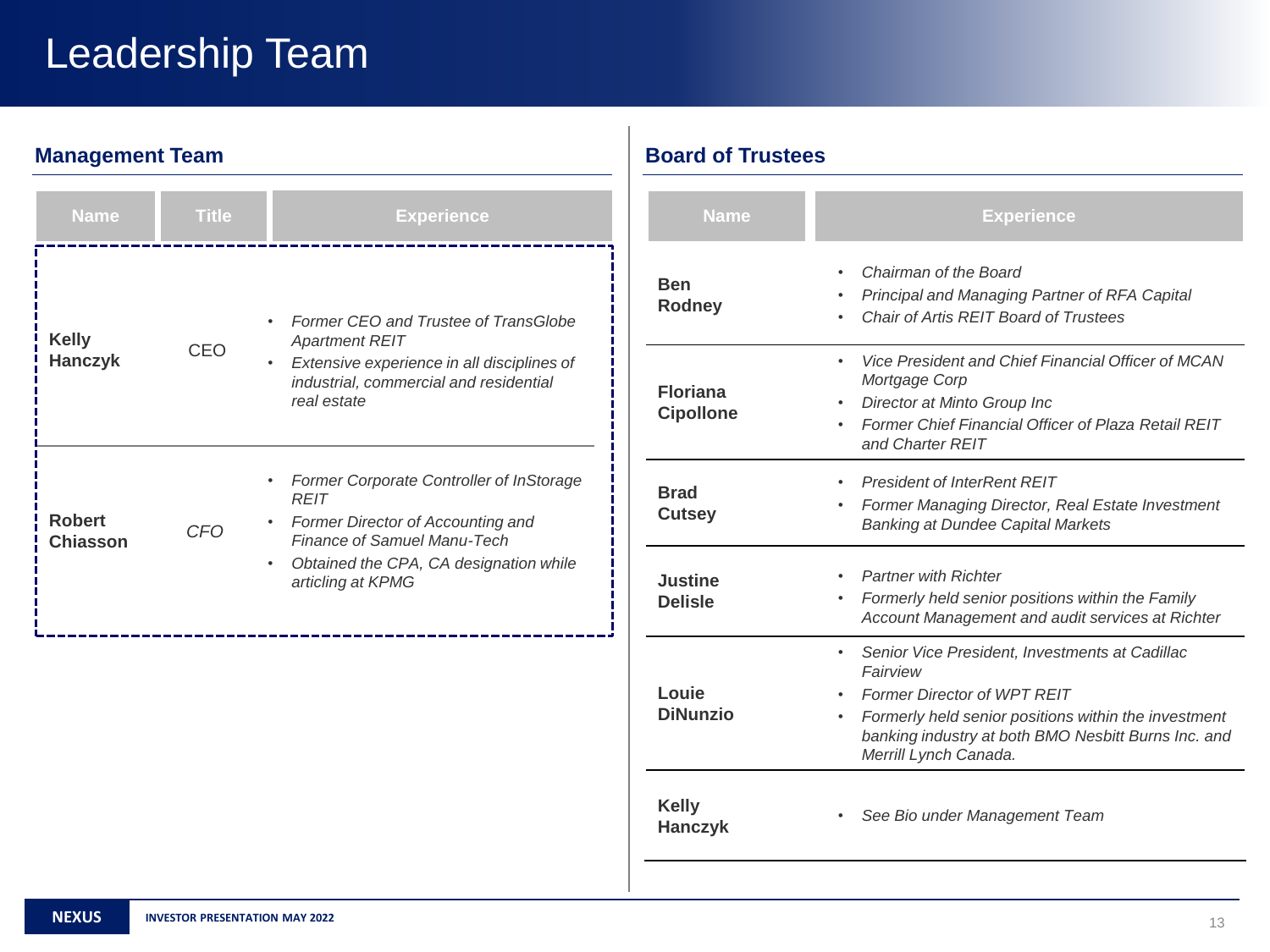### Favourable Pricing Metrics

|                                       | Last Price <sup>(1)</sup> | <b>Units</b><br>O/S | <b>Market</b><br>Cap <sup>(2)</sup> | <b>Distribution</b> | <b>Current</b><br>Yield | <b>FFO</b><br>2022E | Price /<br><b>FFO</b><br>2022E | <b>AFFO</b><br>2022E | Price /<br><b>AFFO</b><br>2022E |    | <b>NAV</b> | Prem./D<br>isc.<br>to NAV |
|---------------------------------------|---------------------------|---------------------|-------------------------------------|---------------------|-------------------------|---------------------|--------------------------------|----------------------|---------------------------------|----|------------|---------------------------|
| <b>Nexus Industrial REIT</b>          | \$<br>11.14               | 78.7 \$             | 877 \$                              | 0.64                |                         | 5.75% \$ 0.82       | 13.6x                          | \$<br>0.73           | 15.3x                           | s. | 12.88      | $-13.5%$                  |
| Industrial REITs                      |                           |                     |                                     |                     |                         |                     |                                |                      |                                 |    |            |                           |
| Dream Industrial REIT                 | \$<br>13.84               | $272.9$ \$          | $3,778$ \$                          | 0.70                |                         | 5.06% \$ 0.89       | 15.6x                          | \$0.79               | 17.5x                           | \$ | 16.51      | $-16.2%$                  |
| <b>IGranite REIT</b>                  | \$<br>87.04               | 65.9 \$             | $5,733$ \$                          | 3.10                | $3.56\%$ \$             | 4.35                | 20.0x                          | \$<br>4.03           | 21.6x                           | \$ | 95.83      | $-9.2%$                   |
| <b>Summit Industrial REIT</b>         | \$<br>19.10               | 189.6 \$            | $3,621$ \$                          | 0.56                | 2.93% \$ 0.74           |                     | 25.8x                          | \$<br>0.66           | 28.9x                           | \$ | 20.29      | $-5.9%$                   |
| <b>Weighted Industrial</b><br>Average |                           |                     |                                     |                     | 3.82%                   |                     |                                |                      | 22.4x                           |    |            | $-10.3%$                  |

• Nexus currently has an approximately 84.4% industrial weighting.

• Nexus trades at a 15.3x multiple of 2022 analyst consensus AFFO per unit as compared to an average of 22.4x for its industrial REIT peers. **(3)**

• Current valuation provides substantial trading price upside as Nexus continues moving towards becoming a pure play industrial REIT.

<sup>1.</sup> Based on trading price as at May 18, 2022

<sup>2.</sup> Millions of Dollars

<sup>3.</sup> Non-IFRS Measure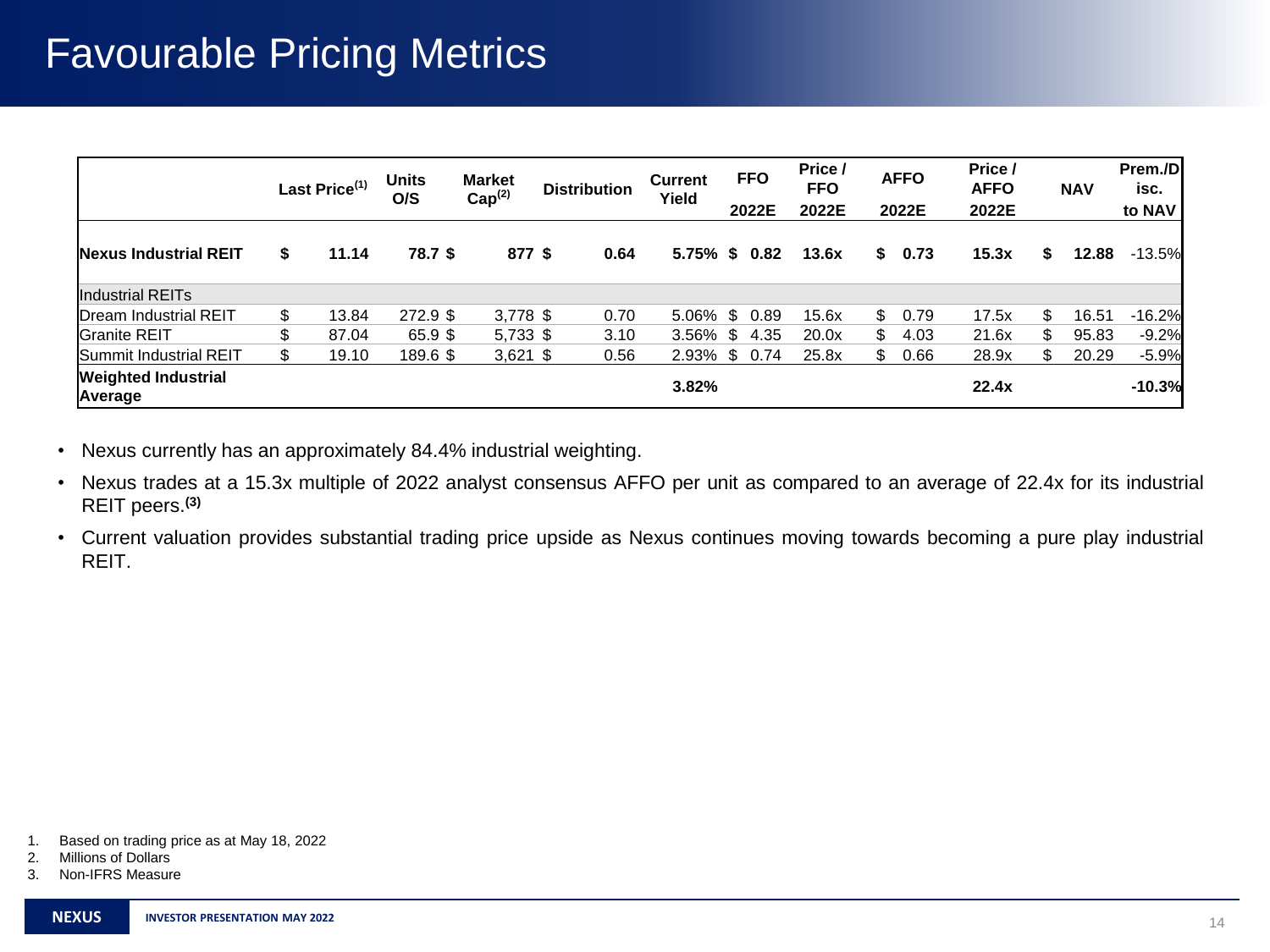## Key Takeaways

*Nexus provides investors the opportunity to participate in early growth stages of an industrial vehicle that acquires and operates quality real estate assets across Canada at a valuation that represents a significant discount compared to industrial REITs.* 

*At the recent \$11.14 trading price, the REIT's units are trading at a 15.3x multiple of 2022E AFFO per unit<sup>1</sup> . The average multiple for industrial REITs is 22.4x.* 

- 1. Robust pipeline of industrial acquisition opportunities combined with opportunity to add significant GLA to existing assets in the South Western Ontario, Regina and Calgary markets
- 2. Opportunity for multiple expansion, with the REIT trading at roughly half of industrial multiples on a portfolio that is 84.4% industrial by NOI.
- 3. The REIT has access to ample liquidity
- 4. Attractive current distribution yield at ~5.75%
- 5. Conservative capital structure with Debt to Assets less than 50%
- 6. AFFO payout is expected to drop towards the mid to low 80% level in 2022<sup>1</sup>
- 7. Significant development opportunities across the portfolio
- 8. ~74,000 sf addition at Richmond, BC has the potential to create ~\$16MM-\$20MM in value
- 9. Strong historical performance with consistent AFFO per unit and NOI growth

1. Non-IFRS Measure